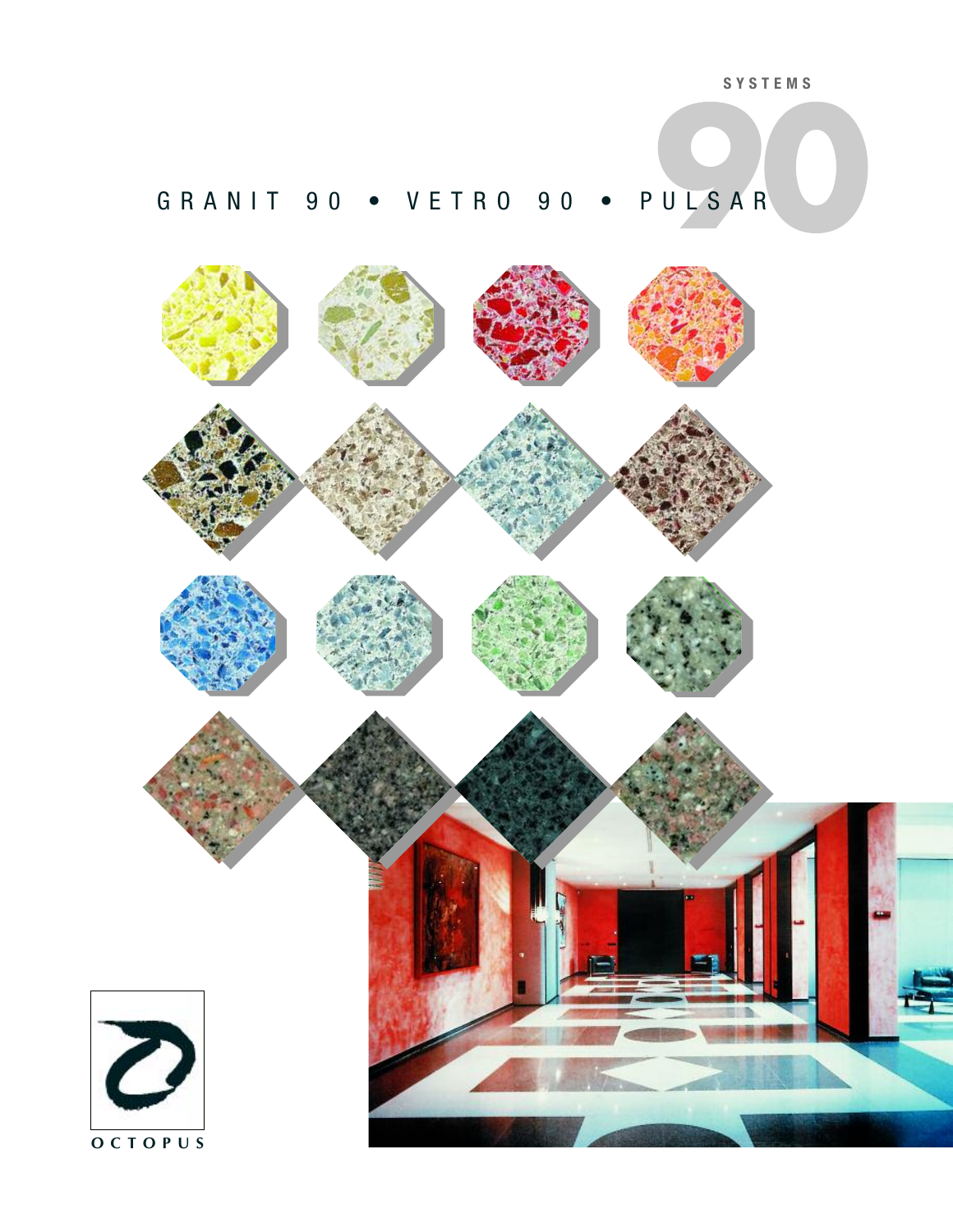## GRANIT 90 • VETRO 90 • PULSAR SYSTEMS





*ctopus is pleased to present the Granit 90, Vetro 90, and Pulsar collection. These tiles are*

*made from 90% natural material mixed with polyester resin, then ground and polished to a high gloss finish. Abrasion-proof and hard-wearing, these tiles are at the same time extremely resilient, resistant to thermal fatigue, frostproof and easy to maintain.*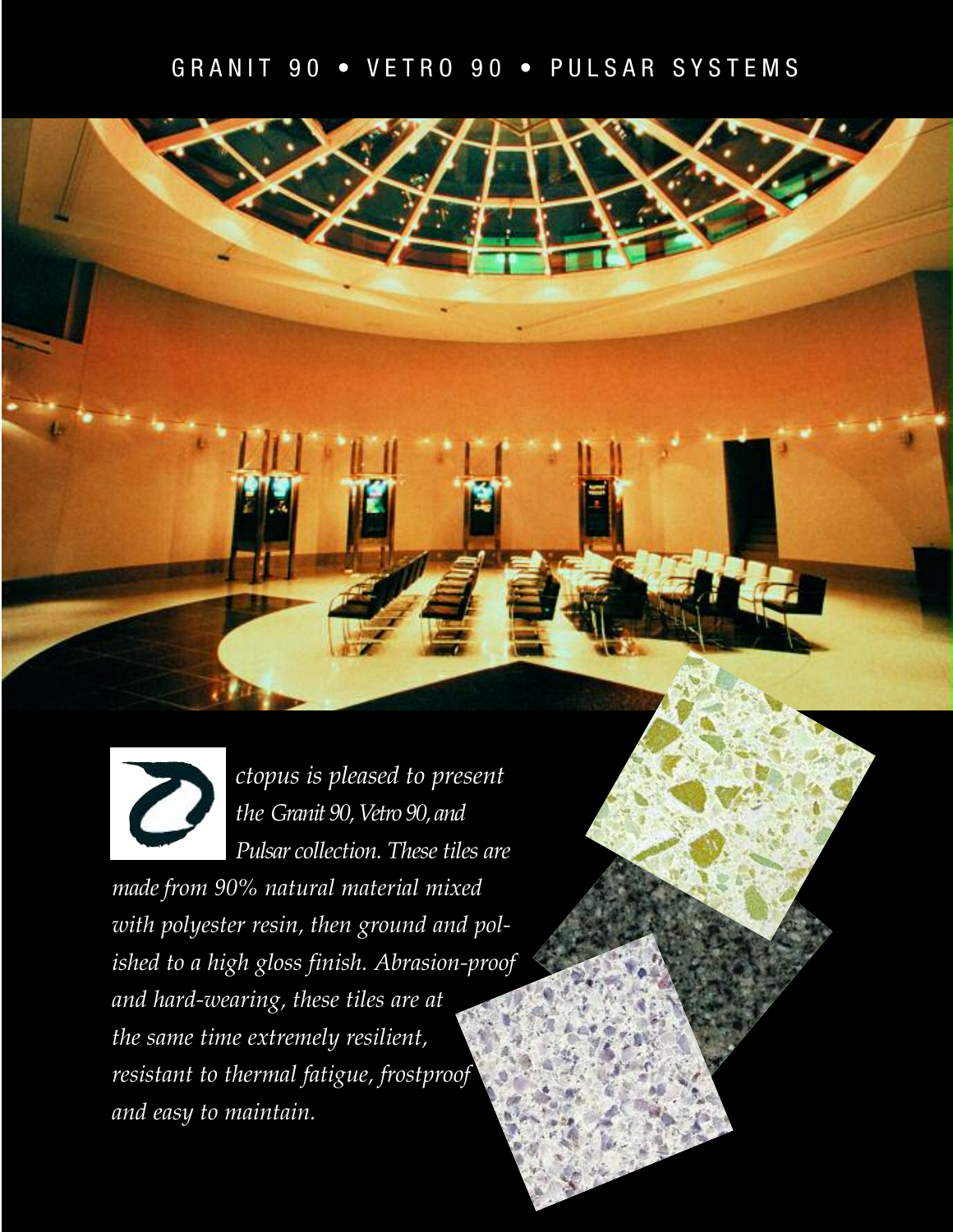### GRANIT 90

**GRANIT 90** is made from genuine granite pebbles of different grain sizes, mixed with polyester resin, hardened, ground and polished to a high gloss finish, making an abrasion-proof, low maintenance floor, or highly durable wall panels and counter top surfaces in quality interior design.

Advantages of using Granit 90 include:

- 1) For floor applications, large tiles can be more quickly and inexpensively installed with fewer grout lines to spoil the visual impact.
- 2) Transition height problems are eliminated as tiles are only 1/4" thick.
- 3) Granite 90 is considerably less expensive than natural stones for floor and countertop applications.
- 4) Available in large sheets (up to 4'x10') with a weight of less than 3 pounds per square foot. Abrasion proof, these materials are easy to maintain and suitable for floors, stairs, walls and furniture .
- 5) Granit 90 can be cut with a dry saw blade which makes installations easier.

Granit 90 is available in a standard choice of 15 up-to-date colours, and there is also a further selection of special colours.







C 57 Verde Maremma C 28 Verde Prato C 28 Verde Prato N 83 Rosa Pearl N 83 Rosa Pearl A 2 Rosa Baveno









N 54 Verde Giada **Bay 1 85 Nero Cardinale D 65 Rosso Aquila** N 85 Nero Cardinale D 65 Rosso Etrusco D 65 Rosso Aquila













N 87 White **N 82 Bianco Castiglia N 82 Bianco Castiglia** D 18 Bianco Titanio A 5 Bianco Montorfano







S 66 Labrador S 56 Diorite B 61 Nero Tijuca

90%NATURAL PRODUCT • ONLY 6.5MM THICK AND WEIGHS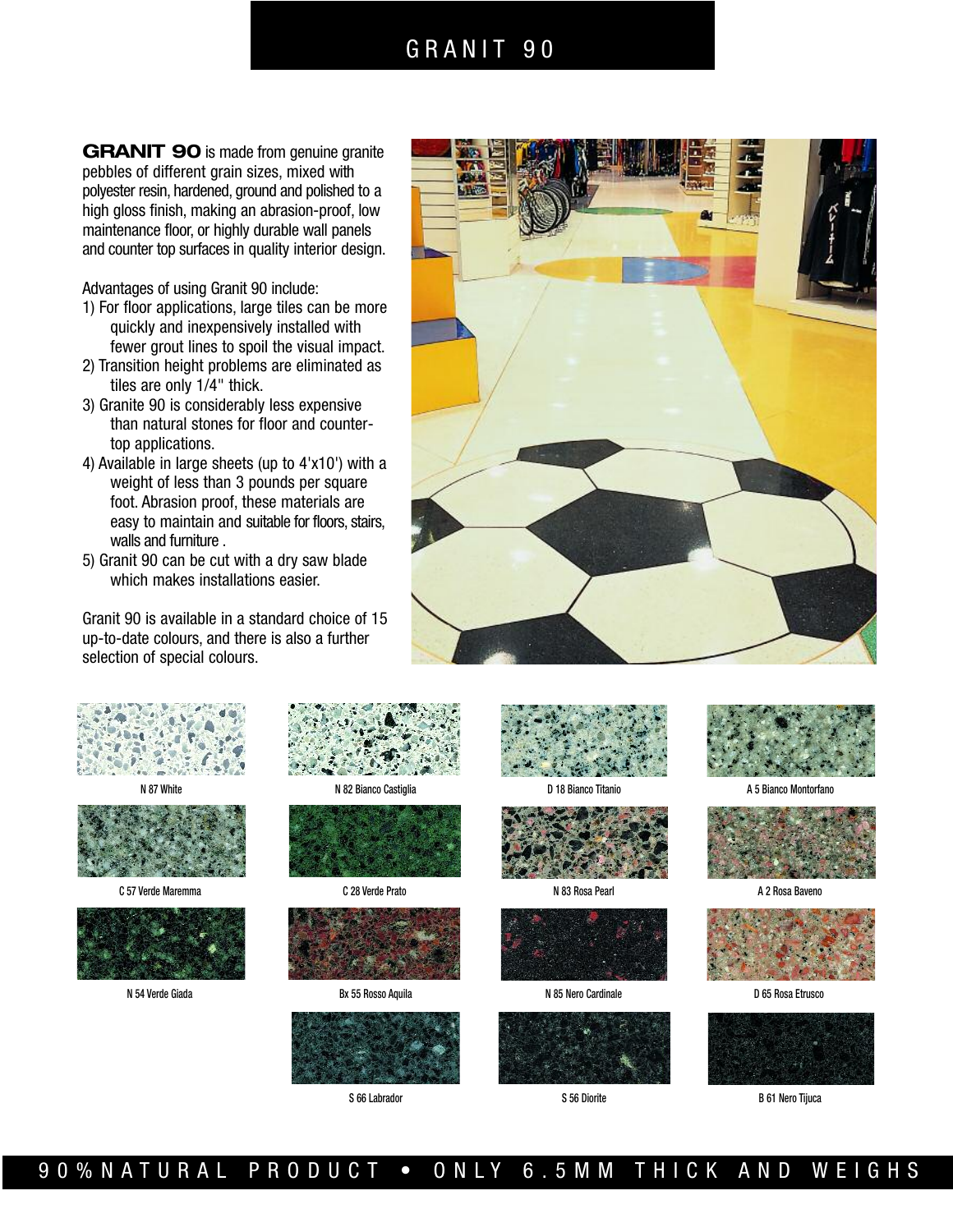VETRO 90



**VETRO 90** is an eye-catching mixture of vibrantly coloured Murano glass and polyester resin. This collection is available in a standard range of 20 contemporary colours, along with a further choice of special colours.



710 (1) 714 (1) 724 (2) 715 (1) 729 (4) 732 (5)









734 (5) 728 (3)



712 (1) 711 (1)



717 (1) 718 (1)







731 (4) 739 (5)







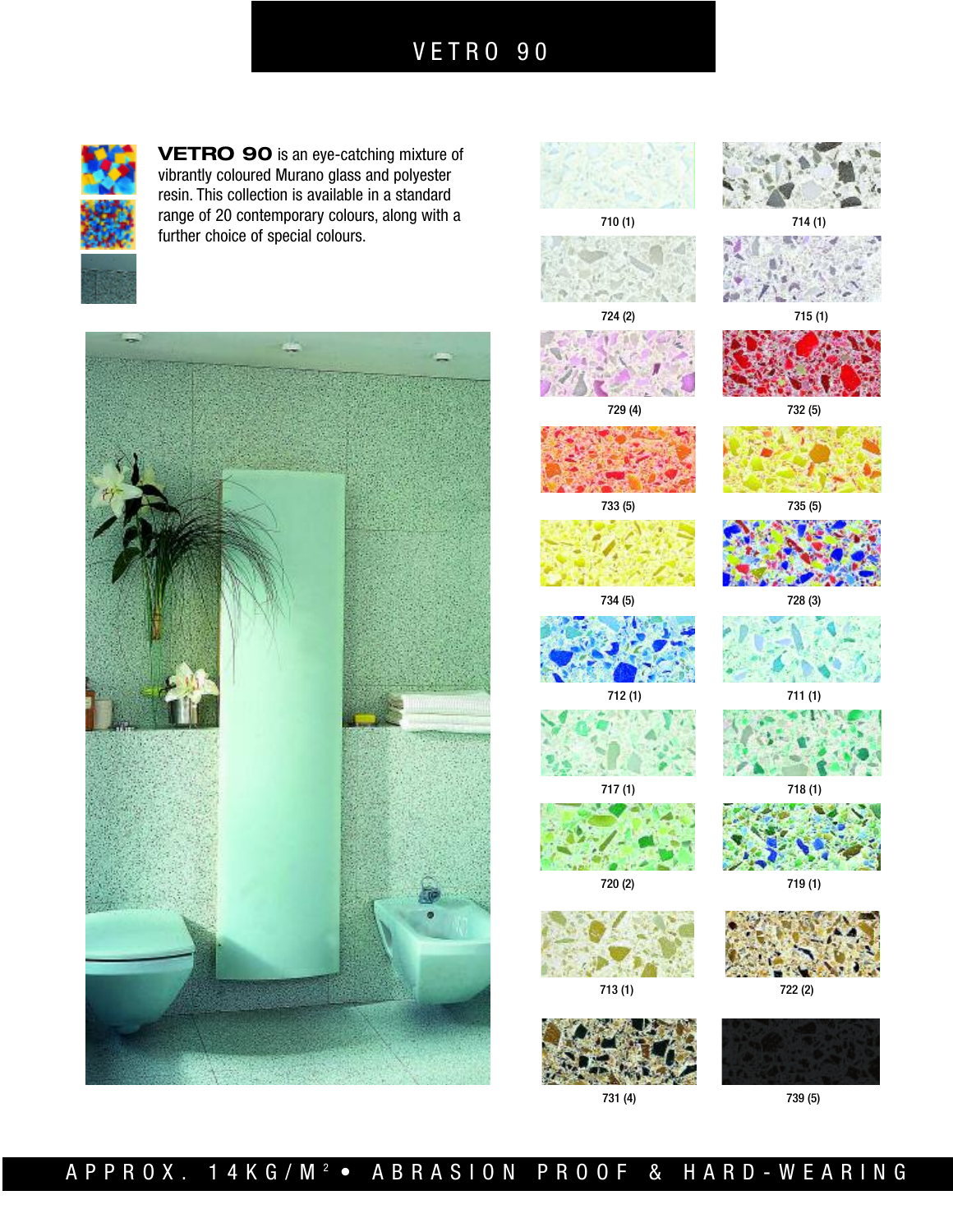## PULSAR

**PULSAR** offers a sophisticated addition to the stone collection. The subtle combination of granite, quartz and aventurin, which provides a metallic sparkle, is mixed with polyester resin, hardened and polished to a high gloss finish. Pulsar is available in 12 distinctive colours, and there is a further selection of special colours.







• RESISTANT TO THERMAL FATIGUE • EASY TO MAINTAIN